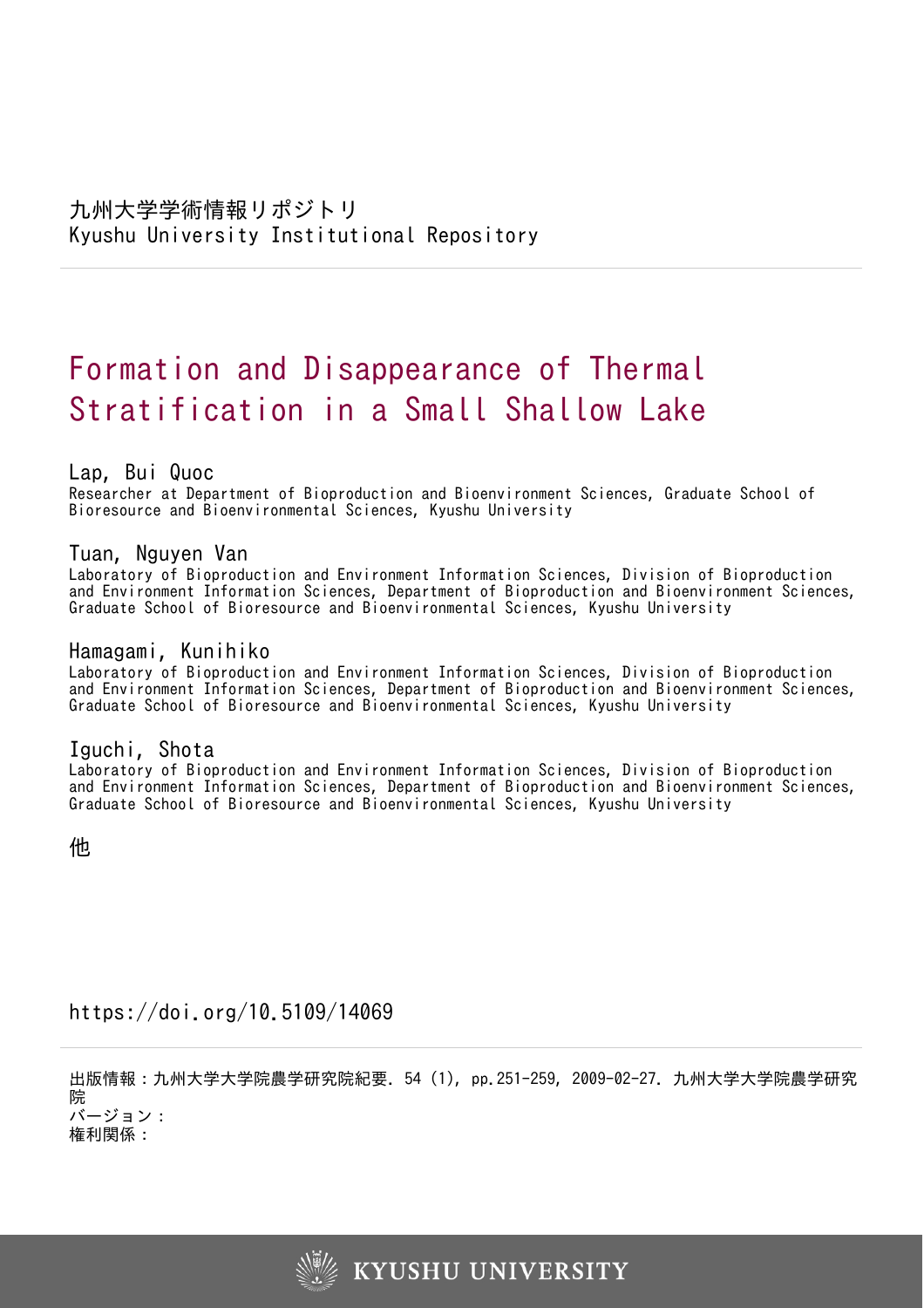# **Formation and Disappearance of Thermal Stratification in a Small Shallow Lake**

# Bui Quoc LAP<sup>1</sup>, Nguyen Van TUAN<sup>2</sup>, Kunihiko HAMAGAMI<sup>2</sup>, Shota IGUCHI<sup>2</sup>, **Ken MORI\* and Yasumaru HIRAI**

Laboratory of Bioproduction and Environment Information Sciences, Division of Bioproduction and Environment Information Sciences, Department of Bioproduction and Environment Science, Faculty of Agriculture, Kyushu University, Fukuoka 812–8581, Japan

(*Received November 14, 2008 and accepted December 5, 2008*)

In closed water bodies which the inflow and outflow are usually small, vertical transportation based on the formation of water temperature stratification, the problem of water quality pollution due to the inhibition of mixing easily occur, especially the problems become serious in shallow water bodies. The main reasons that drive the formation and disappearance of water temperature stratification are mechanical disturbance caused by the acting of wind, or solar radiation in daytime, thermal disturbance due to radiational cooling at night. Clarifying the processes of formation and disappearance of stratification response to these two kinds of disturbance is very important for management and improvement of the environment in the water bodies. So, in this research, a shallow closed water body with the overgrowth of aquatic plants was targeted for field observation and quantitative discussion on the processes of formation and disappearance of the thermal stratification.

## INTRODUCTION

The results of field observation (meteorological data, water temperature…) show that in the case of strong solar radiation and weak wind, thermal stratification exists, when solar radiation is weak and wind is strong, thermal stratification will disappear. In addition, the prevalence of thermal stratification also impacts on the results of water quality observation.

In other words, the impact of thermal stratification which causes the deterioration of water quality is especially large in summer (Lap *et al*., 2006). The amount of movement and the vertical transportation of substances between top and bottom layers were inhibited by the thermal stratification, when this condition takes long time, it becomes bad to water quality in the water body.

More specifically, due to the daily movement of the formation and disappearance of the thermal stratification, as mixing layer is not developed, stratification exists, the existence of discontinuity layer gives large impacts to the water quality environment of the water body (Mori *et al*., 2001).

Consequently, it is very important to make clear the processes of the formation and disappearance of thermal stratification driven by thermal convection due to the heat release from the water surface at night in temperature–stratified positions formulated by daily solar radiation, and the wind–induced flow driven by the acting of wind on the water surface in closed water bodies (Mori *et al*., 2001; Lap and Mori, 2007). The magnitude of formation and disappearance of thermal stratification is closely related to the amount of solar radiation, wind– induced flow and the scale of thermal convection. More specifically, it strongly depends on wind stress acting on the water surface as well as the added amount of heat, the heat release from the water surface.

## MATERIALS AND METHODS

# **Study area**

Field observation was done in an agricultural pond (the Shikinawa Pond) located in Kasuya Town, Fukuoka Prefecture during a 24–hour period. The area of the pond is about 4.93 ha, the deepest depth is 5 m, part of bank protection paved by concrete.

During observation, there were nearly not the inflow and outflow, without the change of water level. In other words, it is thought that the variation of water quality in this water body was dominated by only biological and physical disturbances.

#### **Field observation method**

Measured items are meteorological parameters such as air temperature, humidity, wind velocity, wind direction and solar radiation, water quality parameters including water temperature, dissolved oxygen and pH. Measured items and equipments are shown in Table 1. Measurement method of each item was inscribed below. *Meteorological parameters* 

Meteorological apparatus was set on the water surface of the lake. Solar radiation sensors 1, 2 were set at 15 cm above the water surface, the sensor 1 measured the quantity of absorbed solar radiation, the sensor 2 measured the reflecting solar radiation. Each set of wind velocity, wind direction and humidity sensors was set at 50 cm, 150 cm above the water surface, respectively. Midi logger (GL–800–UM–102, GRAPHTEC) was used

<sup>&</sup>lt;sup>1</sup> Researcher at Department of Bioproduction and Bioenvironment Sciences, Graduate School of Bioresource and Bioenvironmental Sciences, Kyushu University

<sup>2</sup> Laboratory of Bioproduction and Environment Information Sciences, Division of Bioproduction and Environment Information Sciences, Department of Bioproduction and Bioenvironment Sciences, Graduate School of Bioresource and Bioenvironmental Sciences, Kyushu University

<sup>\*</sup> Corresponding author (E–mail: moriken@bpes.kyushu–u.ac.jp)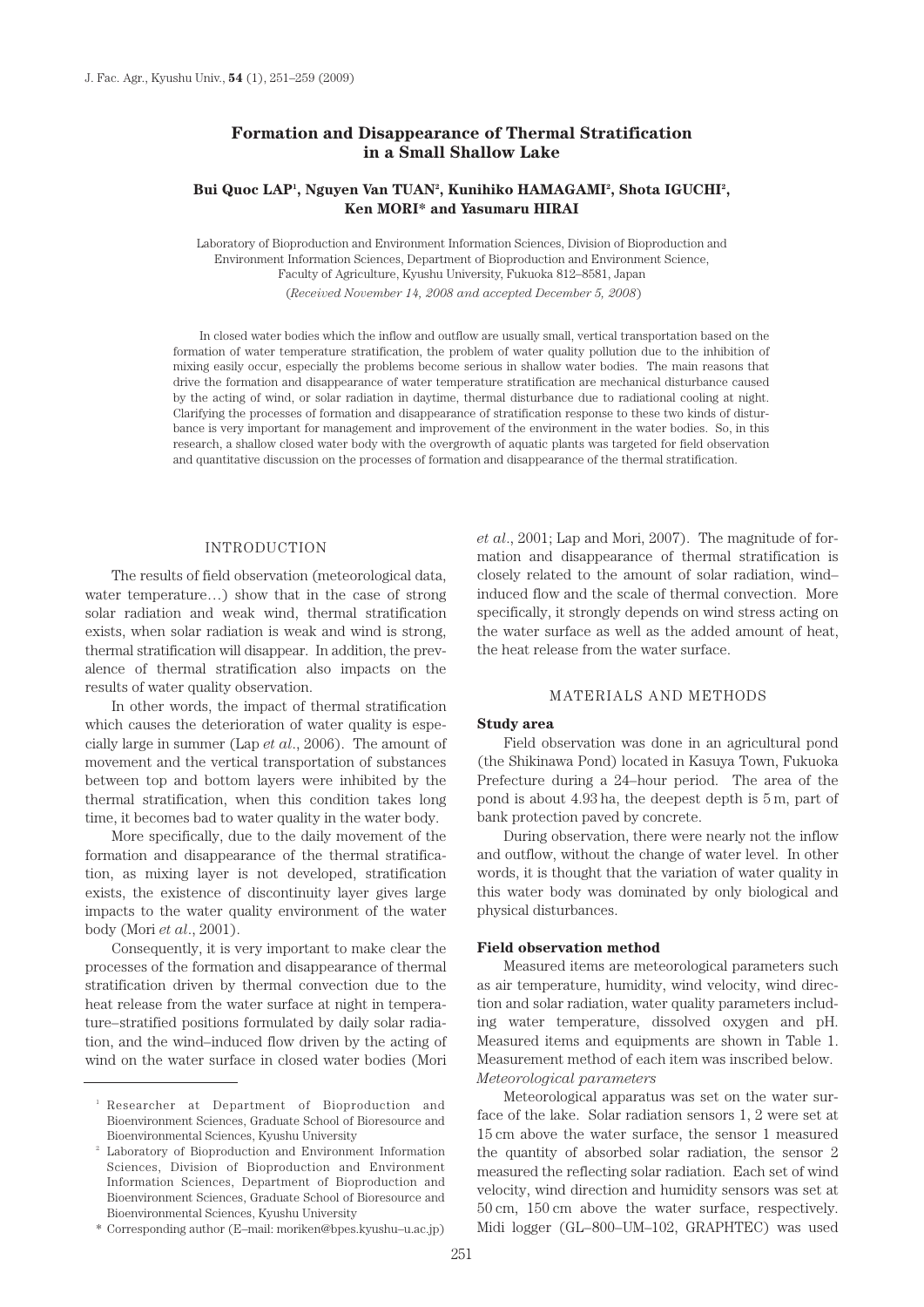

**Fig. 1.** Location of Lake Shikinawa and observation points.

**Table 1.** Main characteristics of Lake Shikinawa

| Characteristic     | Unit           | Value   |
|--------------------|----------------|---------|
| Basin area         | ha             | 25.8    |
| Water surface area | ha.            | 4.93    |
| Total volume       | m <sup>3</sup> | 123,000 |
| Effective volume   | m <sup>3</sup> | 123,000 |
| Average depth      | m              | 2.5     |
| Maximum length     | m              | 350     |
| Maximum width      | m              | 175     |

for data recording at every 1 minute.

*Vertical distribution of water temperature*

Measurement of vertical distribution of water temperature used a tool of water temperature measurement which thermocouple was set in PVC pipe. Measurement was done at 11–15 points with 20 cm interval from the water surface in the vertical direction, at every 1 minute, with the using of Thermodak EF (5020A, Etou electrical Co., Ltd.) for data recording. Besides, multi–sensors (W–23XD, Horiba company (Co., Ltd.) was used to measure at every 50 cm vertically.

*Observation condition*

Observation was implemented two times in Shikinawa Lake, Kasuya Town as follows

The first time : from 5:00 pm August 7 to 4:00 pm August 8, 2007

The second time : from 9:00 am November 21 to 8:00 am November 22, 2007

The observation was set up at 5 points from St.1 to St.5. The observation points were shown in **Fig. 1**. In the first time observation, floating leaf plants (water chestnut) covered about 1/3 of the water surface, St.2 was set at the boundary with the area of floating leaf plants, St.3 was in the area of the floating leaf plants. In the second time, the observation was done at the same positions with the first time but without the coverage of floating leaf plants.

## RESULTS AND DISCUSSION

# **Effects of thermal convection and wind–induced flow to the development of mixing layer**

Due to the wind–induced flow based on wind stress acting on the water surface, and the action of the thermal convection caused by the heat release from the water surface, turbulent flow in the mixing layer develops and the effects of each case in which the thickness of the mixing layer develops was considered.

Now, assuming that water temperature in the mixing layer is *T*, the mixing layer thickness is *h*, water temperature difference between the mixing layer and the bottom layer (from the under bed of the mixing layer to the base) is  $\Delta T$ , differential density is  $\Delta \rho$  the density of the bottom layer is  $\rho_{0}$ , coefficient of thermal expansion of water  $\alpha$  can be expressed as follows.

$$
\alpha = -(1/\rho_0)(\Delta \rho/\Delta T)
$$

The original point of coordinate axes was set at the water surface of the water body, *x*, *y* were set on the water surface,  $z$  axis is downward vertically, flow velocities in the *x*, *y*, *z* directions are *u*, *v*, *w*, respectively, that magnitude is *q*, pressure, variation of density due to turbulence are  $p, p'$ , respectively, the energy balance equation at the boundary of discontinuity layer (the under bed of mixing layer) is

$$
\frac{\partial}{\partial t}\overline{q^2} + \frac{\partial}{\partial z}\overline{w\left(\frac{p}{p_0} + q^2\right)} = \alpha g \overline{(wT)} - \varepsilon
$$
 (1)

where  $\varepsilon$  is energy dissipation. The terms with over-bar express the time–averaged values.

Now, using velocity scale  $\sigma$  in each item of the above

**Table 2.** List of Measured Items and Equipments

| Measured items               | Equipments                                                    | Measured points | Interval (minute)                |
|------------------------------|---------------------------------------------------------------|-----------------|----------------------------------|
| Water temperature            | Multi-sensor probe (W-23XD, Horiba company (Co., Ltd.))       | 5, 6            | Daytime : $180$<br>Night : $240$ |
| Water temperature            | Thermocouple ( $\phi$ 0.3 mm C–C line)                        | $11 - 15$       |                                  |
| Solar radiation              | Solar radiation sensor (IKS-37-10, Koito Industries, Limited) | 2               |                                  |
|                              | Wind velocity sensor                                          |                 |                                  |
| Wind velocity                | (MES-1307/A702, Koito Industries, Limited)                    |                 |                                  |
|                              | Wind direction sensor                                         |                 |                                  |
| Wind direction               | (MES-1306/A802, Koito Industries, Limited)                    | 2               |                                  |
|                              | Temperature, humidity sensors                                 |                 |                                  |
| Humidity and air temperature | (MES-1101B-10, Koito Industries, Limited)                     | 2               |                                  |
|                              |                                                               |                 |                                  |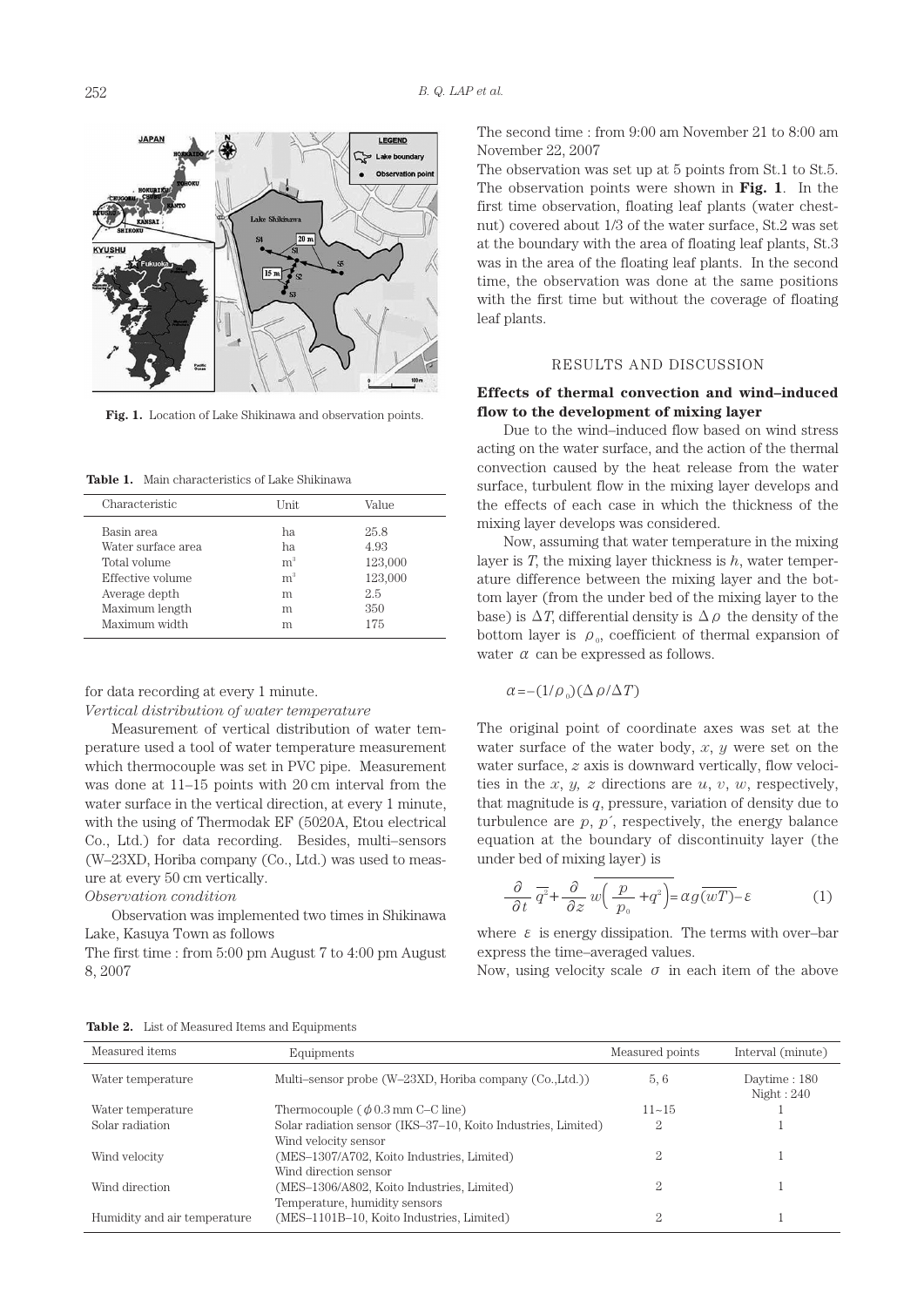equation gives

The first left side item

$$
\frac{\partial}{\partial t}\overline{q^2} = -\frac{\partial}{\partial z}\overline{q^2}\frac{\partial h}{\partial t} = C_r \frac{\sigma^2}{h} \frac{\partial h}{\partial t}
$$
 (2)

The second left side item

$$
\frac{\partial}{\partial z} w \left( \frac{p}{\rho_0} + q^2 \right) = -C_F \frac{\sigma^3}{h}
$$
 (3)

The first right–side item

$$
\alpha g \overline{(wT)} = -\frac{g\Delta\rho}{\rho_o} \frac{\partial h}{\partial t} \tag{4}
$$

The second right–side item

$$
\varepsilon = C_D \sigma^2 \left(\frac{g\Gamma}{\rho_0}\right)^{\frac{1}{2}}\tag{5}
$$

where, *h* is the thickness of the mixing layer, ∂*h*/∂*t* expresses the speed of mixing development.  $\Gamma$  is density gradient of the water body before the formation of mixing layer. and,  $C_T$ ,  $C_F$ ,  $C_D$  are constant.

Firstly, when stratification is strong and the thickness of the mixing layer is thin, because the first left–side item and the second right–side item are approximately neglected compared to other items, the second left–side item and the first right–side item become equal, namely,

$$
\frac{1}{\sigma} - \frac{\partial h}{\partial t} \propto \frac{\rho_0 \sigma^2}{\Delta \rho g h} = \frac{1}{R_i}
$$
 (6)

Where,  $R_i = g \Delta \rho h / \rho_0 \sigma^2$  is Richardson number. The above equation indicates that development speed of the mixing layer is inversely proportional to Richardson number.

Secondly, in the case of weak stratification and thick discontinuity layer, all items are taken into consideration. It means

$$
C_r \frac{\sigma^2}{h} \frac{\partial h}{\partial t} - C_r \frac{\sigma^3}{h} = -\frac{g \Delta \rho}{\rho_0} \frac{\partial h}{\partial t} - C_p \sigma^2 \left(\frac{g \Gamma}{\rho_0}\right)^{\frac{1}{2}} (7)
$$

Using Richardson number mentioned above, the above equation takes the form as follows

$$
\frac{1}{\sigma} \frac{\partial h}{\partial t} = \frac{C_F - C_D (2R_i)^{\frac{1}{2}}}{C_t + R_i}
$$
(8)

Equations (6) and (8) indicate that the development speed of mixing layer was expressed as a function of Richardson number which used velocity scale  $\sigma$ .

Now, the main causes of turbulent mixing of mixing layer in closed water bodies are the wind–induced flow and the thermal convection, this case of velocity scale, water friction velocity  $u_*$  and convection velocity  $w_*$  can be used, respectively.

Consequently, the development speed of mixing layer in closed water bodies, that is, disappearance process of thermal stratification can be expressed as a function of Richardson number using velocity scale  $u_*, w_c$ .

In the case that wind–induced flow is the dominant cause of turbulent mixing in the mixing layer, accordingly from  $(6)$  water friction velocity  $u_*$  as velocity scale in equation (8) can be gotten, in the case of thermal convection, convection velocity  $w_c$  can be taken. Furthermore, in the case that the contributions of wind– induced flow and thermal convection are equal, velocity scale  $\sigma$  can be shown in the below equation as a harmony of each action.

$$
\sigma = (u_*^3 + w_c^3)^{\frac{1}{3}} \tag{9}
$$

#### **Water friction velocity**  $u_*$  **and convection velocity**  $w_*$

When wind velocity distribution acting on the water surface is logarithmic distribution, the below logarithmic rule is established.

$$
\frac{U(z)}{u_{k_a}} = \frac{1}{\kappa} \ln \frac{z}{z_0}
$$
 (10)

Where,  $U(z)$  is wind velocity at the height of  $z$  from the water surface,  $u_{*a}$  is air friction velocity,  $z_a$  is roughness coefficient,  $\kappa$  is Karman constant. If wind velocities  $U(z_1)$ ,  $U(z_2)$  at the height  $z_1, z_2, (z_2 \geq z_1)$  from the water surface are measured, air friction velocity can be drawn from the above equation as follows

$$
u_{*a} = \frac{U(z_2) - U(z_1)}{\frac{1}{\kappa} \ln \frac{z_2}{z_1}}
$$
 (11)

If assuming that air shear stress  $\tau_a$  acting on the water surface due to the action of wind and water shear stress  $\tau_w$  on the water surface of the wind–induced flow are continuous, it gives

$$
\tau_a = \rho_a u_{*a}^2
$$

$$
\tau_w = \rho_w u_*^2
$$

then, water friction velocity which is velocity scale of wind–induced flow can be calculated as follows.

$$
u_* = \left(\frac{\rho_a}{\rho_w}\right)^{\frac{1}{2}} u_{*a}
$$
\n(12)

where,  $\rho_a$ ,  $\rho_w$  are air and water of densities, respectively. When there are no values of wind velocities at 2 elevations, in this case, wind velocity  $U_{10}$  at 10 m above the water surface can be used, water shear stress  $\tau_w$  at the water surface of the wind–induced flow can be calculated below.

In the case of smooth water surface,

$$
\tau_w = 0.8 \times 10^{-3} \rho_a U_{10}^2
$$

When the water surface is rough,

 $\tau_w$ =2.6×10<sup>-3</sup> $\rho_a U_0^2$ 

Whether the water surface is smooth or rough depends on the value of wind speed, critical wind speed is  $6.6$  m/s.

Using the speed of water temperature degradation in the mixing layer and average speed of horizontal convection to attempt to estimate the development speed of mixing layer. In vertical one–dimensional water temperature conservation equation in the mixing layer, assuming that transportation based on convection flow caused by uncertain density is large compared to the transporta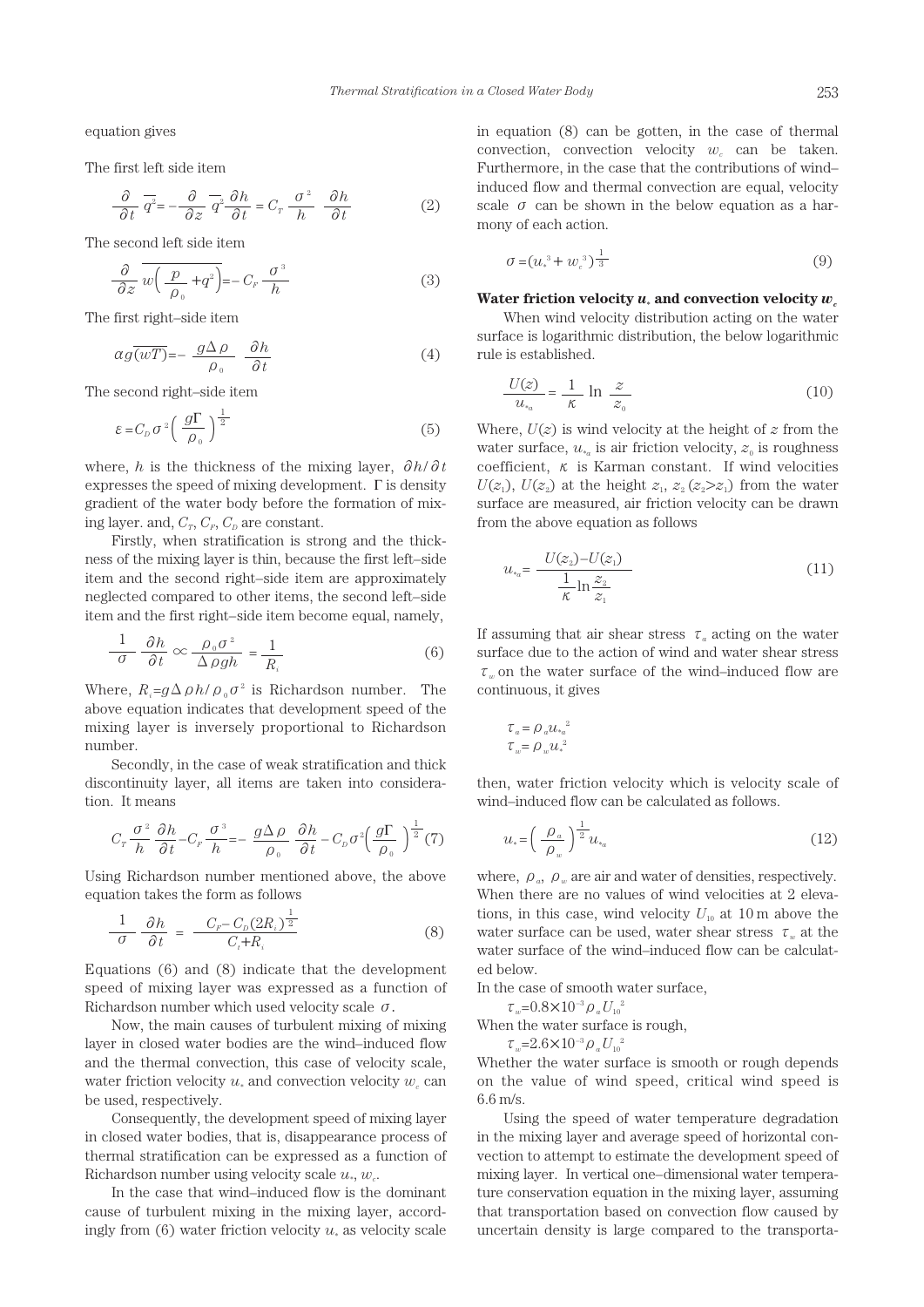tion due to diffusion, the below equation can be drawn.

$$
\frac{\partial T}{\partial t} = -\frac{\partial}{\partial z} \left( w_f \hat{T} \right) \tag{13}
$$

where,  $w_f$  is horizontally averaged settling velocity of convection mass,  $\hat{T}$  indicates the difference between cold water mass of water temperature  $T_w$  and temperature of the surrounding water *T*.

If integrating the above equation from  $z=0$  to h in the mixing layer, it gives

$$
h\,\frac{dT}{dt} = -\left\{ (w_f \hat{T})_{h_1} - (w_f \hat{T})_0 \right\} \tag{14}
$$

The following boundary condition was assumed

$$
z=0; (w_f \hat{T})_0 = -\frac{Q}{\rho c_p}
$$
 (15)

 $w_f(h)$  was arranged as follows

$$
w_j(h) = -\frac{1}{\hat{T}(h)} \left( h \frac{dT}{dt} + \frac{Q}{\rho c_p} \right) \tag{16}
$$

Then, if motion energy of velocity  $w_j(h_1)$  of convection mass at the neighborhood of discontinuity layer was transformed into potential energy, energy balance is expressed in the following equation.

$$
\frac{1}{2} w_j^2(h) = \alpha \hat{T}(h)gh \tag{17}
$$

then, velocity of convection mass at discontinuity layer

interface becomes

$$
w_j(h) = \left(-2\alpha gh \left(\frac{Q}{\rho c_p}\right)\right)^{\frac{1}{3}}
$$
\n(18)

## **Investigation on the formation and disappearance of thermal stratification by field observation**

Based on meteorological elements (wind velocity, air temperature, solar radiation) and observed results of water temperature, the formation and disappearance of thermal stratification in Shikinawa Lake was observed to discuss.

**Figs. 2** and **3** indicate the results figuring out information necessary for discussion based on the field– observed results. Also, water friction velocity  $u_*$  which is velocity scale of wind–induced flow was calculated by the above equation (11) and (12) using wind velocities at 2 elevations. Convection flow velocity  $w_c$  which is velocity scale of thermal convection flow was calculated by the above equation (18). Additionally, heat quantity and temporal change of potential energy were calculated as potential energy and heat quantity that there is water column of unit area from water surface to the bottom, using the vertical distribution of water temperature at every measured time. Furthermore, heat flux at the water surface was calculated from the temporal change of heat quantity.

In general, thermal stratification formed by daytime solar radiation strongly depends on the magnitude of



**Fig. 2.** The first time observation of air temperature, surface water temperature, absorbed solar radiation, wind velocity, the temporal change of heat flux, friction velocity, heat quantity, temporal change of potential energy and isothermal diagram.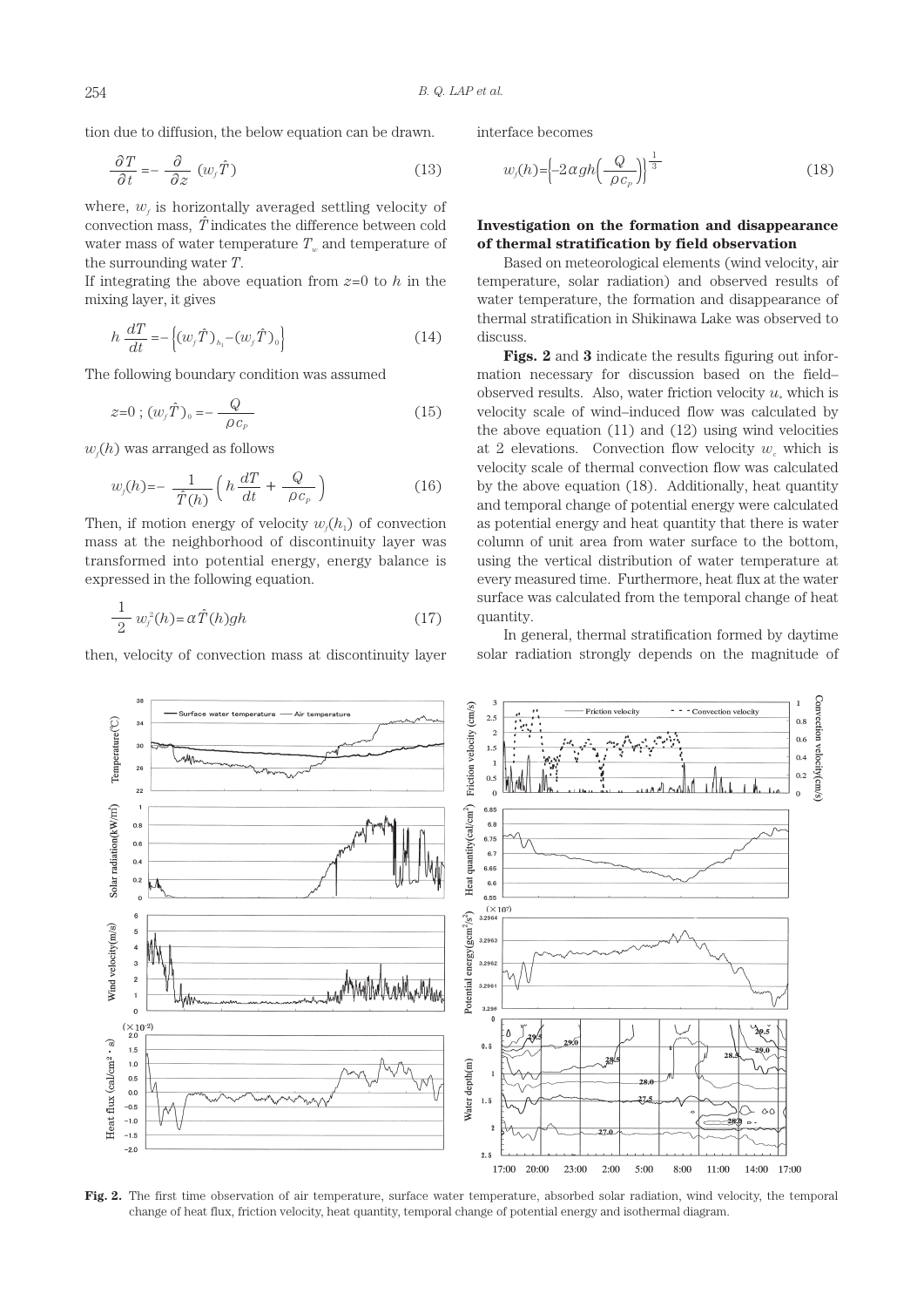

Fig. 3. The second time of observation of air temperature, surface water temperature, absorbed solar radiation, wind velocity and the temporal change of heat flux, friction velocity, heat quantity, temporal change of potential energy and isothermal diagram.

thermal convection based on heat emission from the water surface and the wind–induced flow caused by the action of wind. More specifically, velocity scale of wind– induced flow  $u_*$  is closely related to the amplitude of velocity scale of thermal convection  $w_c$ . In addition, in the period of heat release, most commonly  $w_c > u_*$ , the impact of thermal convection to the turbulent mixing of water temperature stratification field is large compared to the impact of wind–induced flow based on the action of wind. In the period of heat receiving, because temperature stratification field based on significant water temperature of surface layer is greatly stable, there is no thermal convection, it is regarded as  $w_c = 0$ .

Firstly, discussing about the formation and disappearance of thermal stratification in Shikinawa Lake in the first observation of August.

In **Fig. 2**, the temporal change of air temperature and surface layer water temperature after sunset from about 18:30 to 7:00 of next morning, surface water temperature is 3 ˚C to 5 ˚C higher than air temperature, this period contributes to the disappearance of thermal stratification, the formation and development of mixing layer based on thermal convection due to heat emission. It can be seen the temporal change of absorbed solar radiation quantity because from sunrise of 6:00 am solar radiation steadily arises. It can be seen that after the highest solar radiation period of 13:00 solar radiation decreased because of the cloud appearance, however, nearly sufficient solar radiation was added to the water surface.

The temporal change of wind velocity was shown that just after the start of observation from 5:00 pm within about 2.5 hours, the average wind velocity is 3.5 m/s. During this period, thermal convection nearly did not take place, the ague of formation and development of mixing layer due to wind–induced flow, contributing to the disappearance process of thermal stratification. And, wind velocity of 0.5 m/s continued from 8:00 pm to the time of solar radiation start of next morning. In this period, the disappearance process of thermal stratification is almost due to thermal convection, there is no contribution from the wind–induced flow. In the next day, after 2 hours from the solar radiation start daily wind started blowing, the average speed of  $1.2 \sim 1.5$  m/s continued to the sunset. This period is the significant water temperature stratification process due to the strong solar radiation in the midst of summer, but owing to the blowing of wind, stratification intensity of surface layer is considered to be slightly weak.

Velocity scales  $u_*$ ,  $w_c$  in Fig. 2, firstly, just after observation start  $u_* = 1.5$  cm/s can be seen, after that within 3 hours, it fluctuated between 0.5~1 cm/s. And, the period of time in which thermal convection at night was predominant, it is nearly 0, in the next day, based on the daily wind and solar radiation, it underwent at the amplitude of  $0.5$  cm/s. Next, after sunset a few hours  $w_c$ fluctuated at 0.6~0.9 cm/s, after that to solar radiation start, it fluctuated at 0.4~0.7 m/s.

Moreover, in the first time of observation, in order to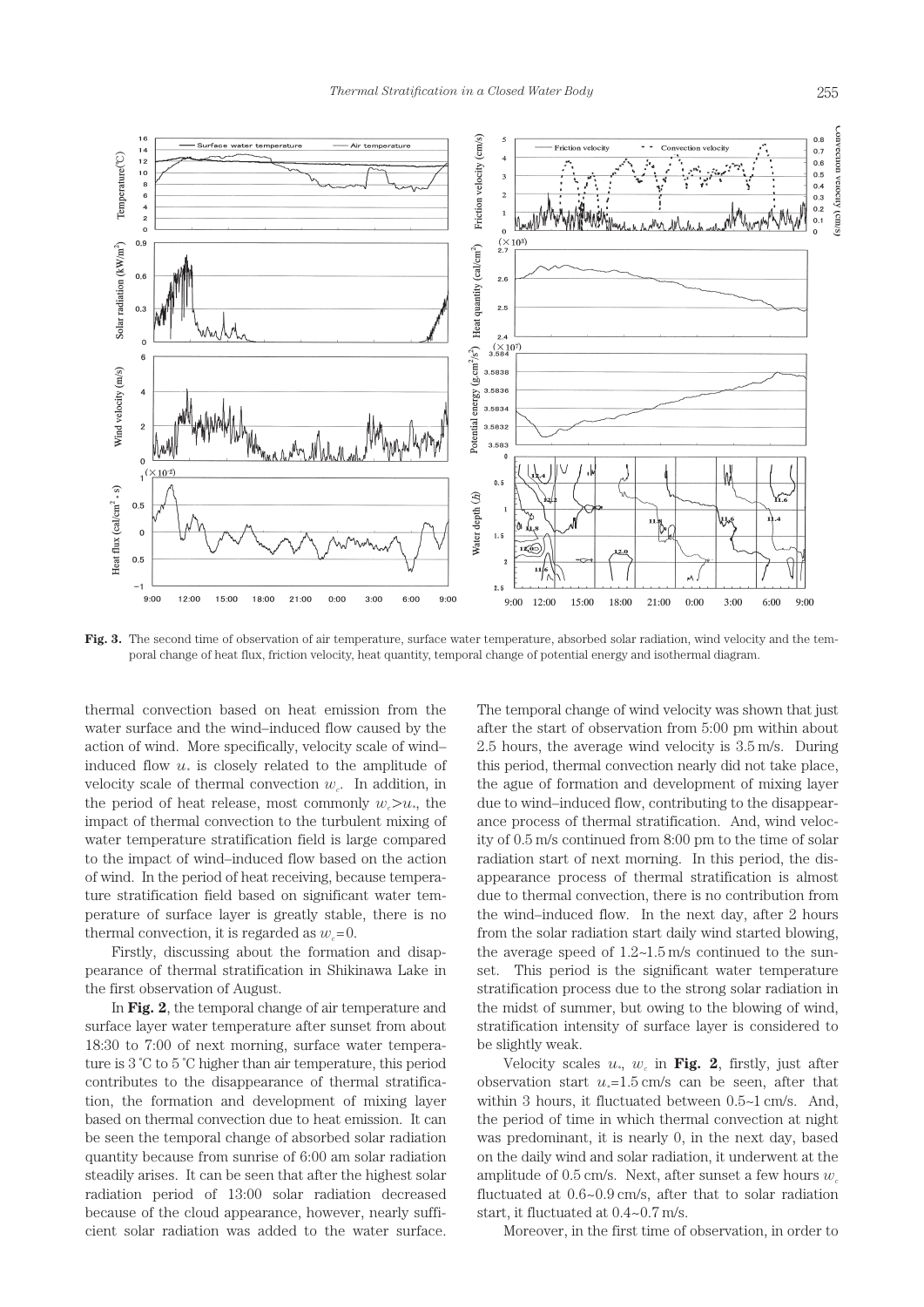understand from the temporal change of potential energy and isothermal diagram, from 1 hour after observation start the development of mixing layer, in other words, the disappearance process of thermal stratification began, this process continued to 8:00 am of next day.

So, if the temporal change of potential energy of this period is seen in detail, 3 time slots which those change rates were different can be classified. More specifically, there are 3 regions, namely, after 1 hour just from observation start, the time slot of 3 –hour length (sphere I), after this time–slot to about 6:00 am of solar radiation start of the next morning is the time–slot  $\mathbb I$  (sphere  $\mathbb I$ ), after the time–slot  $\mathbb I$  to about 8:00 is the time–slot  $\mathbb I$ (sphere  $\mathbb{I}$ ). Sphere I is the time-slot which windinduced flow was predominant, the increased rate of potential energy is highest. Following is the increased rate of sphere  $\mathbb I$  of potential energy that took the second place. This time–slot was also weak, but was the period which wind–induced flow was large in scale compared to thermal convection. The increment rate of the potential energy of sphere II was smallest. This time– slot was the period which thermal convection was pre– dominant, there was nearly no the action of wind. Based on **Fig. 4** describing the temporal change of vertical distribution of water temperature, the rate change of the mixing layer thickness was calculated, attempting evaluation of the contribution to the disappearance process of thermal stratification of thermal convection and wind– induced flow.

In the result, ∂*h*/∂*t*=0.12 m/h, 0.033 m/h and  $0.05$  m/h in spheres I, II and III, respectively. In the dis-

Water temperature (°C)

25.0

 $\Omega$ 

 $0.5$ 

 $\overline{1}$ 

 $1.5$ 

 $\overline{2}$ 

 $2.5$ 

25.0

 $\overline{0}$ 

 $0.5$ 

 $\overline{1}$ 

 $1.5$ 

 $\overline{z}$ 

 $2.5$ 

k

Water depth (m)

Water depth (m)

appearance process of thermal stratification of Shikinawa Lake in August, in the case of wind speed  $=3.5 \text{ m/s}$ , the increment rate of mixing layer thickness in the meantime was about four times higher than that of the mixing layer thickness based on the thermal convection due to the difference of 3~5 ˚C between air temperature and water temperature of surface layer at night.

Regarding to the second time of observation in November, vertical distribution of water temperature at the time of starting observation was nearly homogeneous, and from **Fig. 5**, diurnal stratification was also weak, because thermal stratification was nonexistent, it was not able to discuss about the formation and disappearance process of thermal stratification.

Wind action and thermal convection caused a slope of the interface. Spatial slope can be calculated from difference of mixed layer depth by:

$$
S_x = dh/dx \tag{19}
$$

where *dh* is difference (m) in mixed layer depth, and *dx*  is distances (m).

Another equation for definition of the slope of the interface  $S_H$  was given by Ford and Johnson (Martin and McCutcheon 1998) as:

$$
S_H = \frac{u_{\ast w}^2}{\left(g \frac{\rho_w}{\Delta \rho}\right)H} = R_{\ast H}^{-1} \tag{20}
$$

where  $\Delta \rho$  is difference of density between upper and lower layers of the interface or thermocline  $(kg/m<sup>3</sup>)$ ; *H* is



**Fig. 4.** Temporal variation of vertical distribution of water temperature at  $S2(1^{\text{st}}. \text{Obs.})$ .



**Fig. 5.** Temporal variation of vertical distribution of water temperaturea at  $S2(2<sup>nd</sup>. Obs.).$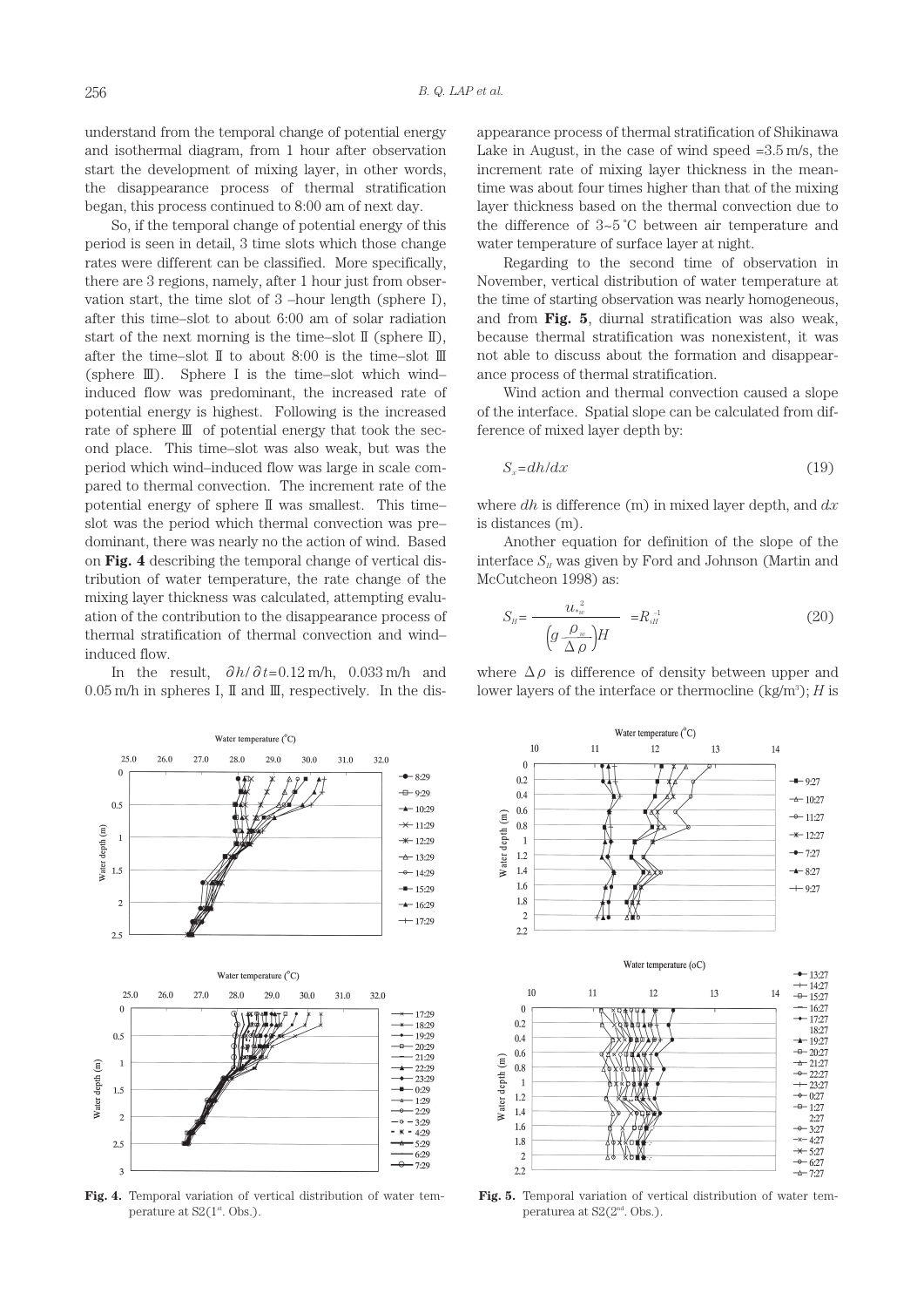the average depth of the lake  $(m)$ ;  $R_{\mu}$  is Richardson number calculated with  $H$ ,  $R_{\mu}$  could be calculated by:

$$
R_{\rm inf} = \frac{\Delta \rho g H}{\rho_w u_{\rm w}^2} \tag{21}
$$

Normally, it is easy to measure total depth of the lake while the mixed layer depth is difficult to define exactly. Therefore, equation (13) could be used for calculation of the interface slope in a specific scale of the lake with a modifying coefficient  $\beta$  < 1 as:

$$
S_x = \beta R_{iH}^{-1} \tag{22}
$$

**Fig. 6** shows relationships between  $R_{\mu}$  and interface slopes  $S_x$ . Result in this figure presented that in case of Lake Shikinawa,  $\beta$  could be chosen in a range from 0.1 to 0.8. When considering equations (19) and (20), this coefficient might be defined relatively to ratio *h*/*H*. Moreover,  $\beta$  depends on scale of the lake, ratio  $H/L$ , with *L* is the length of the lake, that is, Wedderburn number.



**Fig. 6.** Relationship between Richardson number and interface slope.

Temporal variation of mixed layer depth, or entrainment velocity, can be obtained by:

$$
u_e = dh/dt \tag{23}
$$

where  $u_e$  is entrainment velocity (m/s);  $dt$  is time step (s).

The entrainment rate  $E_w$  is a ratio of entrainment velocity and water friction velocity as:

$$
E_w = u_e / \sigma = u_e / u_{\nu} \tag{24}
$$

Richardson number, which illustrated stability of thermal stratification, can be defined by:

$$
R_{iw} = \frac{\Delta \rho g h}{\rho_w u_{*w}^2} \tag{25}
$$

where  $R_{in}$  is Richardson number due to water friction velocity, which represented ratio of buoyancy to shear force (Charpa 1998); *h* is mixed layer depth (m).

The entrainment rate  $E_f$  is a ratio of entrainment

velocity and thermal convection as:

$$
E_f = u_e / \sigma = u_e / u_f \tag{26}
$$

Richardson number due to thermal convection (*Rif*) can be obtained similarly to equation (13), with replacement of  $u_{*a}$  by  $u_j$ :

$$
R_{ij} = \frac{\Delta \rho g h}{\rho_w u_j^2} \tag{27}
$$

**Fig. 7** shows the relationship between the entrainment rate and the Richardson number, in two cases of wind mixing and thermal convection.

Mori *et al*. (1989) in his research based on experimental study has found that the entrainment rate law was divided into two regions by the values of overall Richardson numbers,  $E \in R_i^{-1}$  when  $R_i > 100$  and  $E \in R_i^{-3/2}$ when  $R_i < 100$ .

Results calculated during wind mixing periods (**Fig. 7.a**) showed a good agreement with above conclusion in case of  $R_i < 100$ , but it was strange when  $R_i > 100$ . For result obtained when estimating thermal convection component (**Fig. 7.b**), it was difficult to find out a general law for relationship between entrainment rate and Richardson number. This phenomenon might be caused by quality of vertical water temperature, which was observed in a large interval of 0.2 m. Moreover, there was



**Fig. 7.** Entrainment rates plotted logarithmically as a function of Richardson numbers.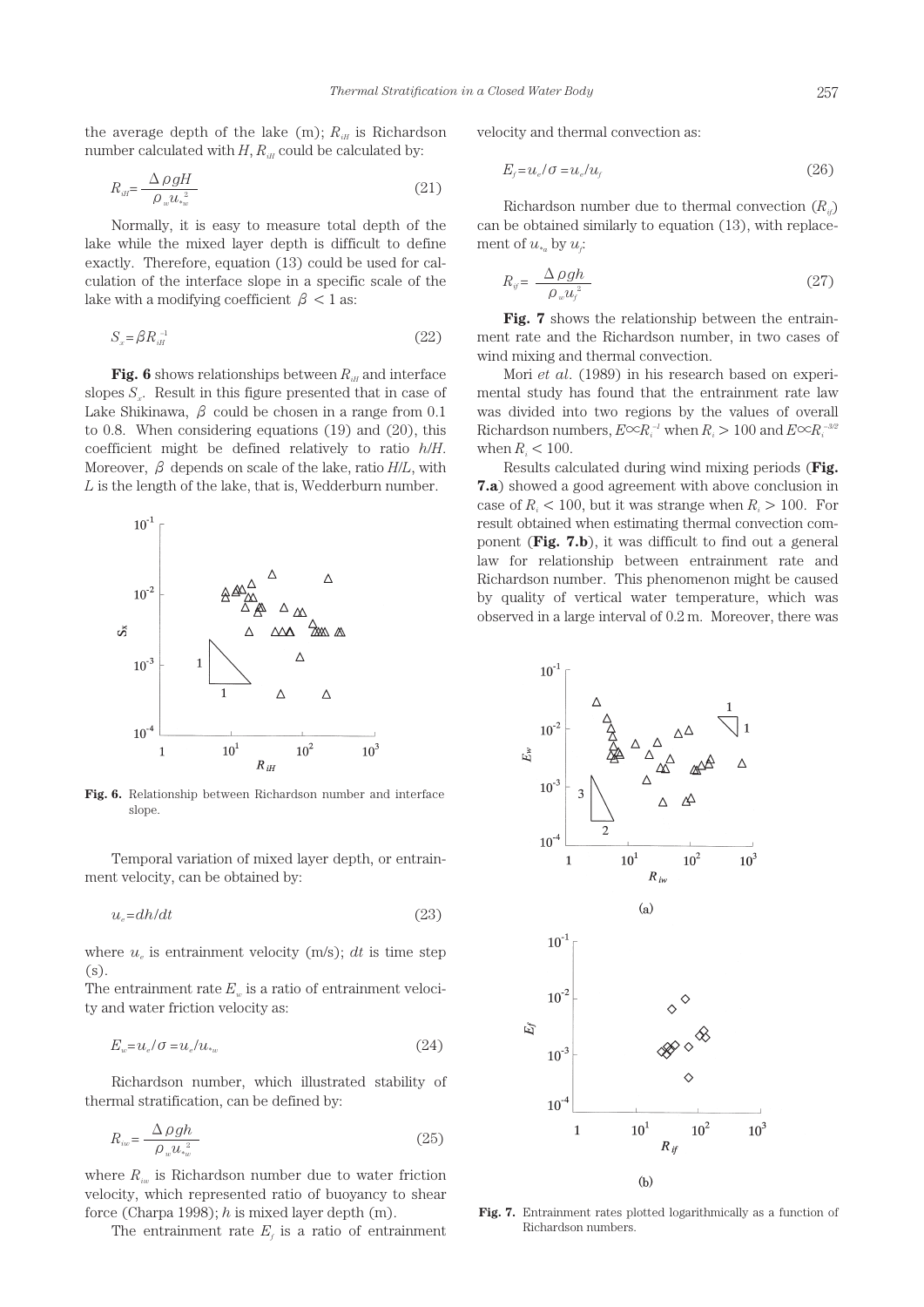no reference which estimates this relationship of thermal convection.

In addition, using the equations (6) and (7) mixing layer depth *h* and *h*/*H* were found, the results were shown in **Fig. 8**. **Figs. 8(b), (c)** calculated friction velocity  $u_*$ , the values of layer–averaged Brunt–Vaisala frequency being made to change, respectively. From the results of the field observation,  $N^2=0.0038$  in **Fig. 8(c)**,  $u_*$ =0.32 was fixed in **Fig. 8(b)**. The minimum value of 0.7cm of friction velocity is necessary to reach all–layer



**Fig. 8.** (a)(b)(c) The temporal change of *h*/*H* and mixing layer depth *h*.



Fig. 9. The time to reach all–layer circulation.

circulation by the morning, if Brunt–Vaisala frequency is 0.0005, also in the wind velocity condition of this time, being able to reach all–layer circulation was estimated in the Shikinawa Lake in Summer. **Fig. 9** summarized the time to reach all–layer circulation, impacts that water friction velocity and the early stratification state affects the development speed of mixing layer.

## CONCLUSIONS

Based on field observation, the processes of formation and disappearance of thermal stratification against disturbance in a shallow closed water body was investigated. Some conclusions have been drawn as follows :

- 1. Under the case of the action of only thermal disturbance, in the heat receiving period, water temperature differences in vertical direction occurred, thermal stratification developed. Stratification was not broken by thermal convection based on radiation cooling at night, the inhibition to vertical transportation occurred, it caused the state of poor oxygen in low layer.
- 2. In the case of existence of floating–leaved plants, heating caused by solar radiation in daytime, or radiation cooling at night was inhibited, the processes of rising and falling water temperature were slow compared to other observed points.
- In August of observation, increment rate of mixing layer thickness due to wind action was four times higher than that caused by thermal convection.
- 4. Results concluded from this research are very useful for understanding and simulating thermal regime inside a closed, small, and shallow water body, including surface exchange at the air–water interface, mixing, convection and stratifying process in lake's circulation.

#### ACKNOWLEDGEMENT

The authors would like to thank very much to the undergraduate and graduate students at Laboratory of Bioproduction and Environmental Information Sciences, Graduate School of Bioresource and Bioenvironmental Sciences, Kyushu University, for their co–operations in the field observations. We also would like to express the gratefulness to Laboratory of Irrigation and Water Utilization, Laboratory of Drainage and Water Environment, Graduate School of Bioresource and Bioenvironmental Sciences, Kyushu University, for their support of some experimental tools.

## REFERENCES

- Charpa, S. C. 1998 Surface water quality modeling. *McGraw– Hill*, pp. 560–589
- Lap, B. Q., K. Mori and Y. Hirai 2006 Some primary characteristics of water quality in a closed water body in Sasaguri, Fukuoka Prefecture, Japan. *J. Fac. Agr., Kyushu Univ*., **51**(2): 315–321
- Lap, B. Q. and K. Mori 2007 A two–dimensional numerical model of wind–induced flow and water quality in closed water bodies. *Paddy Water Enviro*n., **5**(1): 29–40